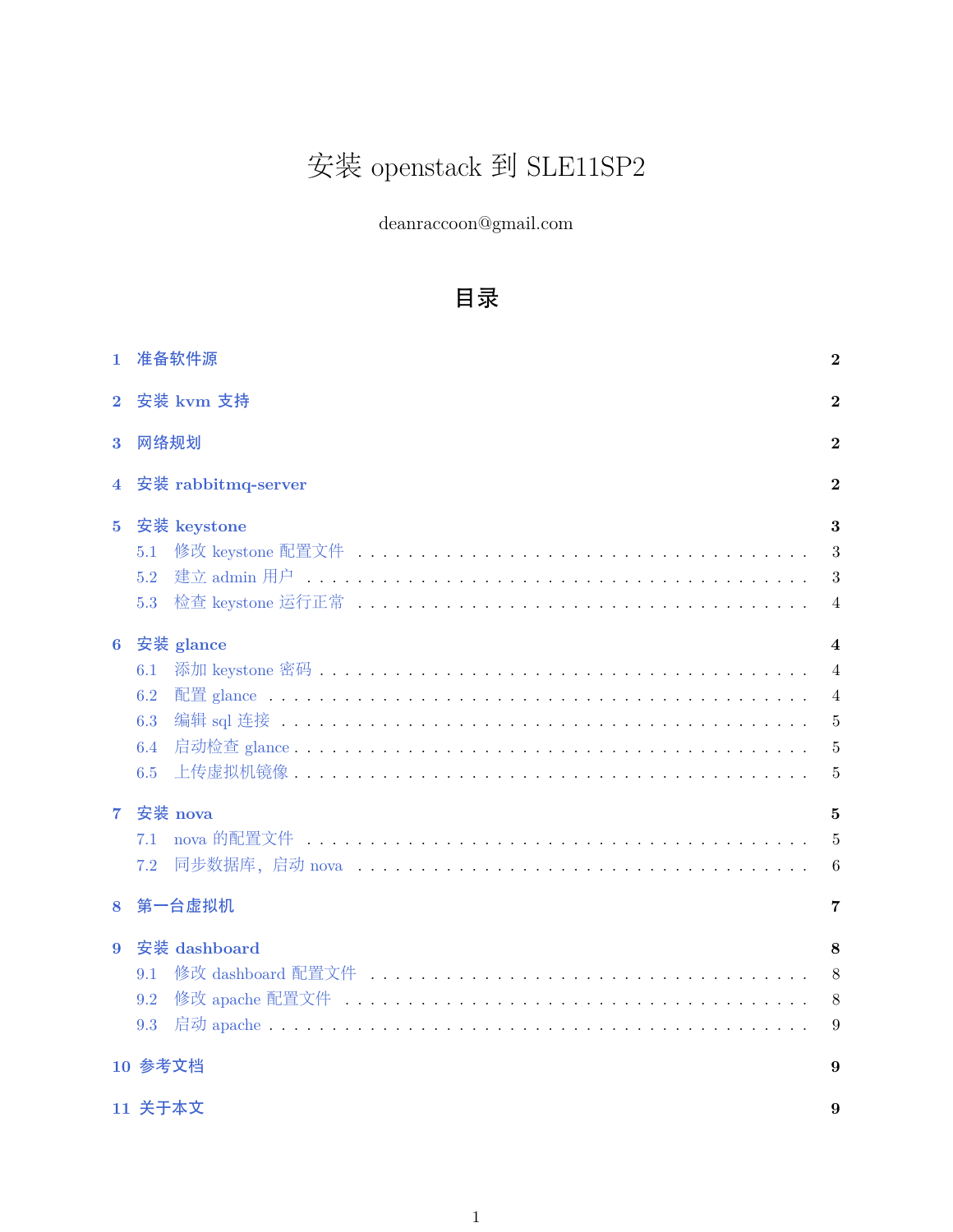### **1** 准备软件源

<span id="page-1-0"></span>zypper ar -f http://download.opensuse.org/repositories/isv:\ /B1-Systems:/OpenStack:/release:/Essex:/requirements/SLE\_11\_SP2/ openstack\_reqires

zypper ar -f http://download.suse.de/ibs/Devel:/Cloud/SLE\_11\_SP2/ openstack

<span id="page-1-1"></span>安装基本按[照这里](http://www.hastexo.com/resources/docs/installing-openstack-essex-20121-ubuntu-1204-precise-pangolin)的进行就可以, 文对其中没有提到的做补充 关闭 susefirewall, 防止冲突, 不过目前并不确定一定冲突

# **2** 安装 **kvm** 支持

<span id="page-1-2"></span>通过 yast2 安装

### **3** 网络规划

内网 IP 是 192.168.3.0/24, 以后分配给虚拟机, 外网 IP 是 147.2.207.XXX, 用 yast2 network 配 置网络 (在单网卡的情况下)

network @ openstack01 raST2 Network Settings Global Options-Overview-Hostname/DNS-Routing-IP Address Name Intel Ethernet controller 147.2.207.105 Network Bridge  $192.168.3.1$ 

图 1 网络配置

# **4** 安装 **rabbitmq-server**

<span id="page-1-3"></span>zypper in rabbitmq-server

启动 rabbitmq-server

<span id="page-1-4"></span>rcrabbitmq-server start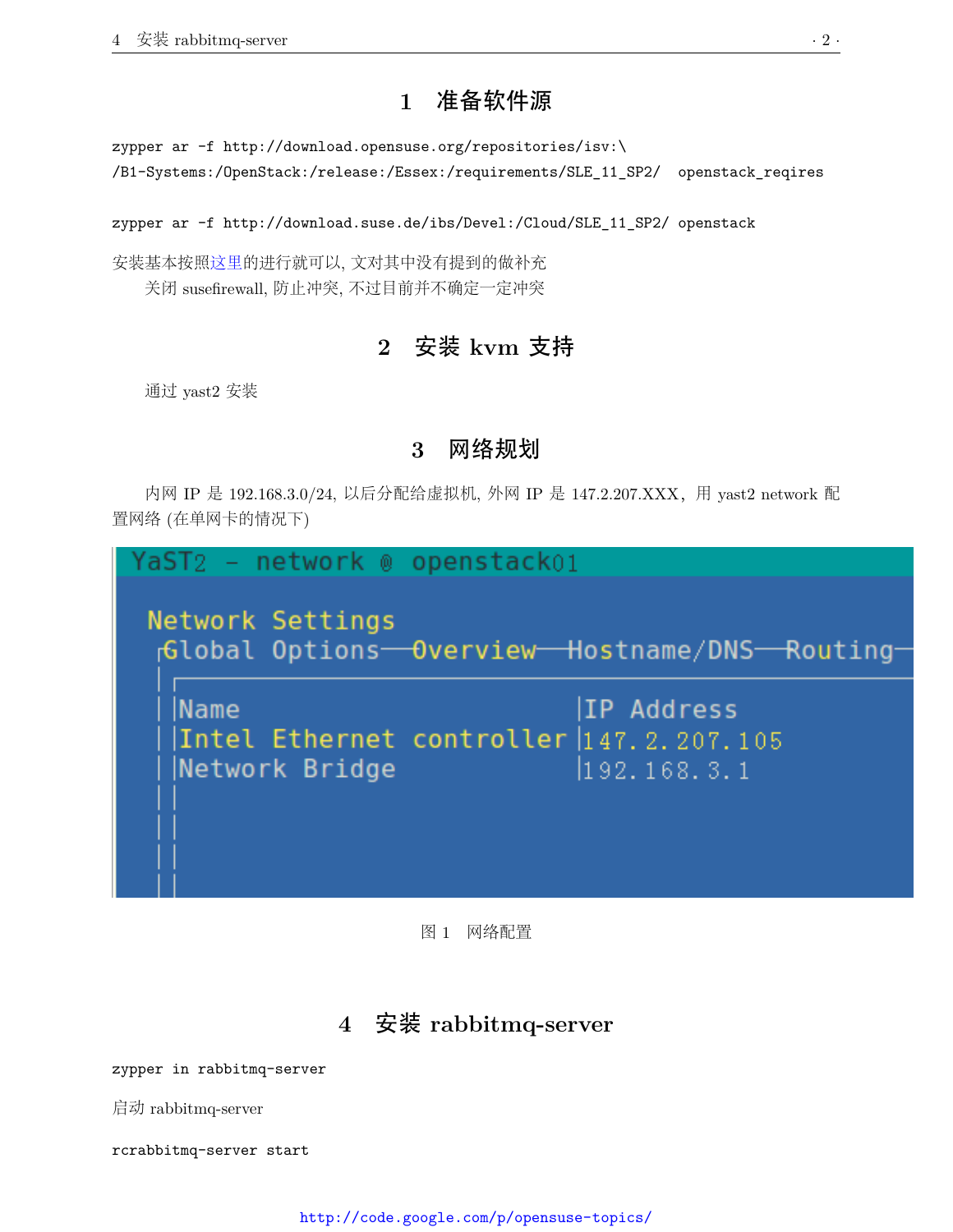# **5** 安装 **keystone**

keystone 是 openstack 的认证系统

```
zypper in openstack-keystone
```
<span id="page-2-0"></span>keystone 默认使用 sqlite 数据库, 这里不用修改.

#### **5.1** 修改 **keystone** 配置文件

修改/etc/keystone/keystone.conf, catalog 部分改为

[catalog]

```
driver = keystone.catalog.backends.templated.TemplatedCatalog
```

```
template_file = /etc/keystone/default_catalog.templates
```
比外设置 admin\_token, 以后于 glance, nova 连接, 这里 token 写成 *suse* 

admin\_token=suse

/etc/keystone/default catalog.templates 从相同文件夹下的 samples 文件得到,修改 %SERVICE HOST% 为对外的 IP

```
openstack01:/etc/keystone # head default_catalog.templates
# config for TemplatedCatalog, using camelCase because I don't want to do
# translations for legacy compat
catalog.RegionOne.identity.publicURL = http://147.2.207.105:$(public_port)s/v2.0
catalog.RegionOne.identity.adminURL = http://147.2.207.105:$(admin_port)s/v2.0
catalog.RegionOne.identity.internalURL = http://147.2.207.105:$(public_port)s/v2.0
```
### <span id="page-2-1"></span>**5.2** 建立 **admin** 用户

使用脚本 keystone data.sh(来自项目 devstack) 注入数据, 修改其中的变量为

```
ADMIN_PASSWORD=${ADMIN_PASSWORD:-suse}
SERVICE_PASSWORD=${SERVICE_PASSWORD:-$ADMIN_PASSWORD}
export SERVICE_TOKEN=suse
export SERVICE_ENDPOINT=http://147.2.207.105:35357/v2.0
```
SERVICE\_TOKEN 与之前的 admin\_token 对应, 也是 suse. ADMIN\_PASSWORD 是以后 admin 用 户登录的密码。SERVICE\_ENDPOINT 指向本机的外网 IP. 以上配置完成后,运行

```
keystone-manage db_sync
./keystone_data.sh
如果没有输出,表示一切正常. 如果使用 sqlite3 有可能出现没有权限的问题,这时候
chown keystone:keystone <your_sqlite3_file>
启动 keystone
```
<span id="page-2-2"></span>rcopenstack-keystone start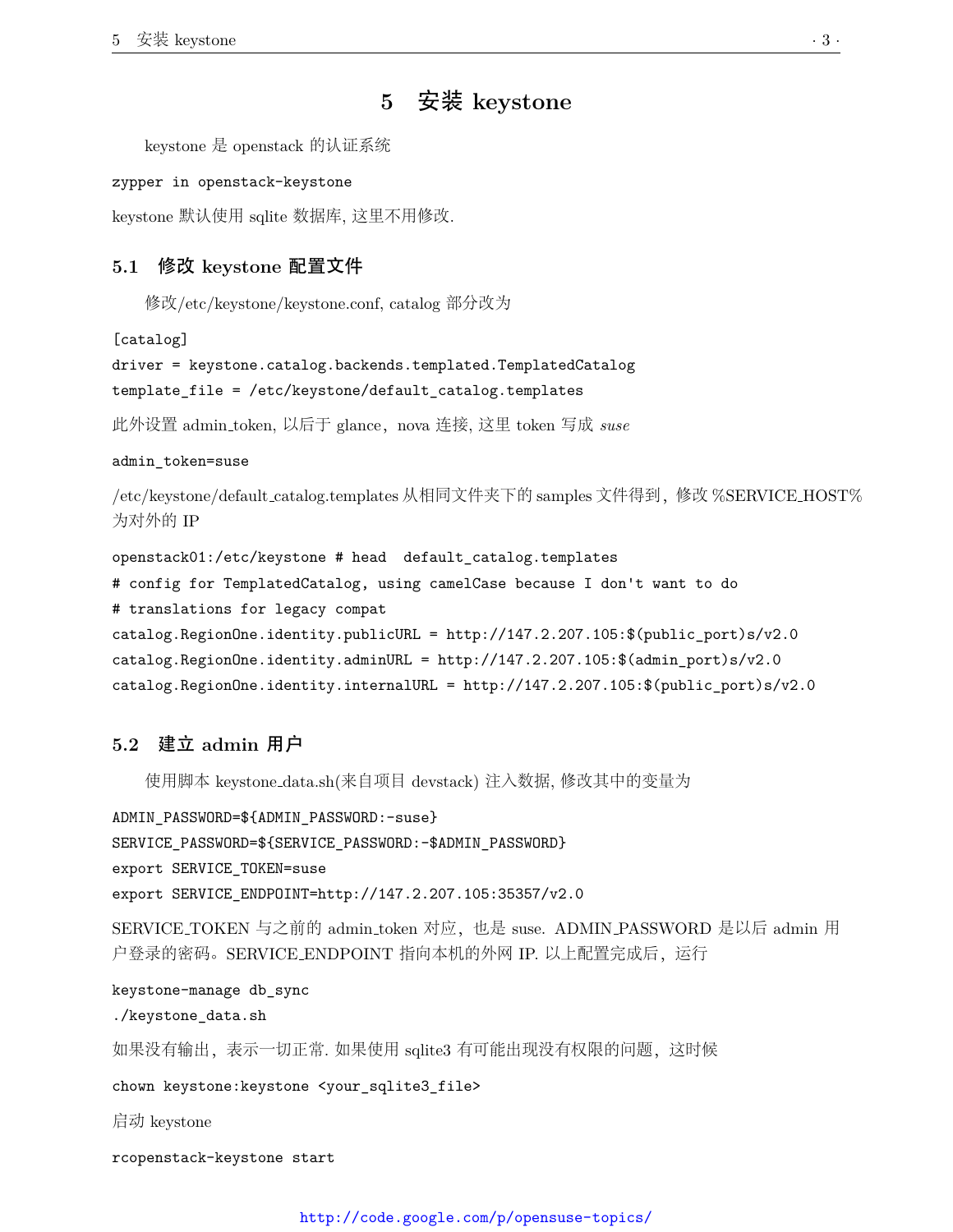### **5.3** 检查 **keystone** 运行正常

设置环境变量,keystone 命令会使用一下的环境变量登录 keystone, 建议以后把这些命令写到 bashrc 中

export OS\_TENANT\_NAME=admin export OS\_USERNAME=admin export OS\_PASSWORD=novell export OS\_AUTH\_URL="http://localhost:5000/v2.0/"

运行 keystone user-list

| openstack01:- # keystone user-list                                                                                                                                               |         |                                                                                                        |                                      |  |  |  |  |  |
|----------------------------------------------------------------------------------------------------------------------------------------------------------------------------------|---------|--------------------------------------------------------------------------------------------------------|--------------------------------------|--|--|--|--|--|
| $\mathbf{L}$<br>id                                                                                                                                                               | enabled | email                                                                                                  | name l                               |  |  |  |  |  |
| 238476bab62940ebb361ce3eaf970bc0   True<br>$ $ 3bfbeb47f40248188cf414b5fe251c41   True<br>  ae7cc7026bc94389b49502a537aa823d   True<br>  f1f701e2741046cba106ac4fc6275535   True |         | glance@example.com   glance  <br>  nova@example.com<br>demo@example.com<br>  admin@example.com   admin | l nova l<br>l demo<br>$\blacksquare$ |  |  |  |  |  |

<span id="page-3-0"></span>显示刚刚脚本导入的用户

### **6** 安装 **glance**

<span id="page-3-1"></span>zypper in openstack-glance

#### **6.1** 添加 **keystone** 密码

配置 glance 连接 keystone 的密码, 同时修改 *2*个文件/etc/glance/glance-api-paste.ini, /etc/glance/glanceregistry-paste.ini,

admin\_tenant\_name = %SERVICE\_TENANT\_NAME% admin\_user = %SERVICE\_USER% admin\_password = %SERVICE\_PASSWORD%

改为 admin\_tenant\_name = admin admin\_user = admin admin\_password = suse 其中 suse 是 keystone data.sh 配置的 admin 用户密码

### <span id="page-3-2"></span>**6.2** 配置 **glance**

之前配置了 keystone 的密码, 现在要同时修改文件/etc/glance/glance-registry.conf, /etc/glance/glanceapi.conf, 增加

<span id="page-3-3"></span>[paste\_deploy] flavor = keystone

#### <http://code.google.com/p/opensuse-topics/>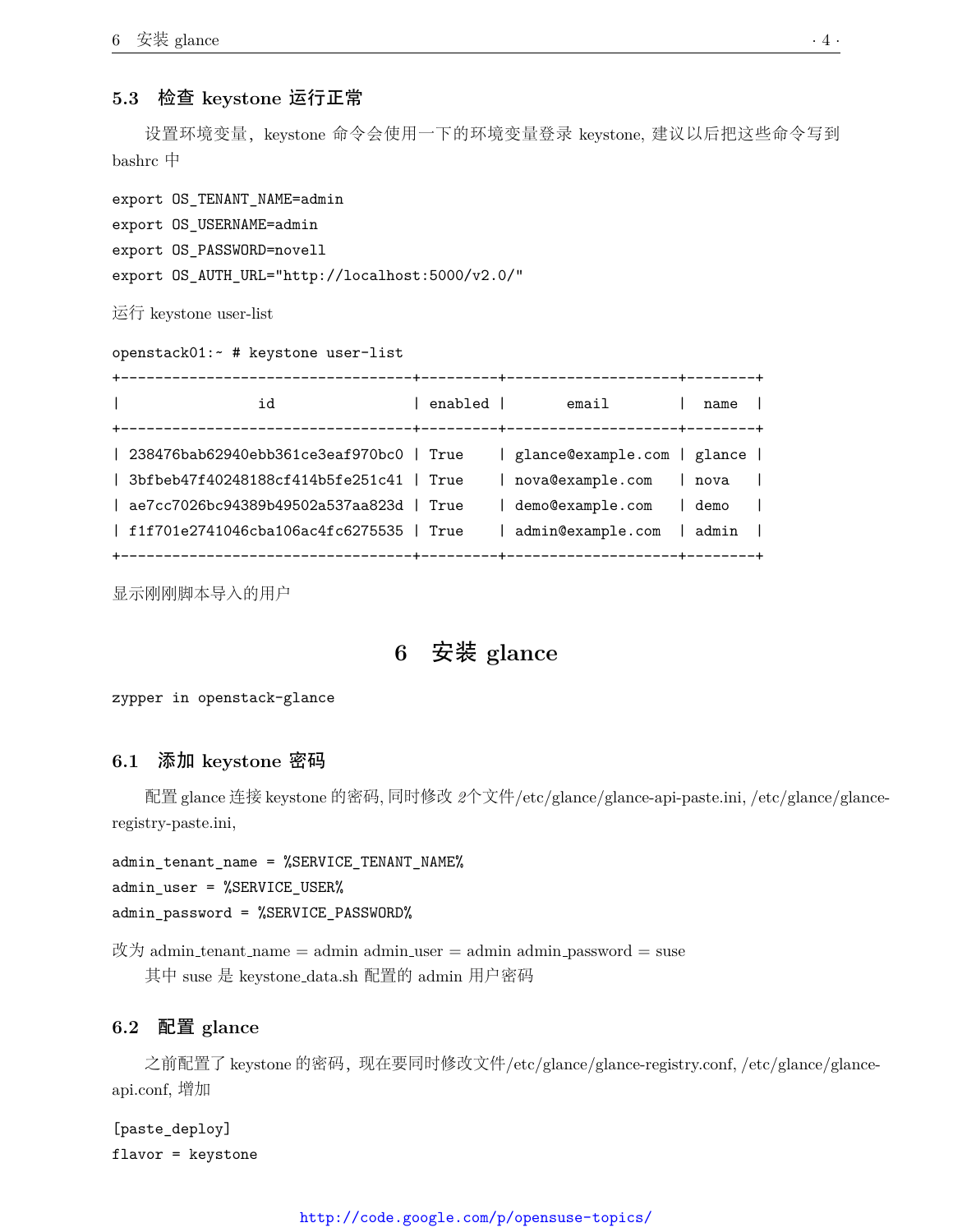### **6.3** 编辑 **sql** 连接

编辑文件/etc/glance/glance-registry.conf, 具体见参考资料

### <span id="page-4-0"></span>**6.4** 启动检查 **glance**

rcopenstack-glance-api start rcopenstack-glance-registry start

运行 glance index, 检查是否正确连接 keystone, 如果没有报错, 表示正常, 可以进行下一步了

<span id="page-4-1"></span>glance index

### **6.5** 上传虚拟机镜像

<span id="page-4-2"></span>glance add name="sles-sp1" is\_public=true container\_format=ovf disk\_format=qcow2 < sles11sp1.img glance index

# **7** 安装 **nova**

nova 是 openstack 的核心,

<span id="page-4-3"></span>zypper in openstack-nova

#### **7.1 nova** 的配置文件

nova 的配置文件比较简单,只有 2 个配置文件需要修改, 打开/etc/nova/nova.conf, 用下面覆盖

# example nova.conf

# replace the values

#--allow\_admin\_api

--auth\_strategy=keystone

--compute\_scheduler\_driver=nova.scheduler.filter\_scheduler.FilterScheduler

--daemonize=1

--dhcpbridge\_flagfile=/etc/nova/nova.conf

--dhcpbridge=/usr/bin/nova-dhcpbridge

--logdir=/var/log/nova

--state\_path=/var/lib/nova

--my\_ip=192.168.3.1

--verbose=True

--public\_interface=eth0

--instance\_name\_template=instance-%08x

#--osapi\_extension=nova.api.openstack.v2.contrib.standard\_extensions

#--osapi\_extension=extensions.admin.Admin

--osapi\_compute\_extension=nova.api.openstack.compute.contrib.standard\_extensions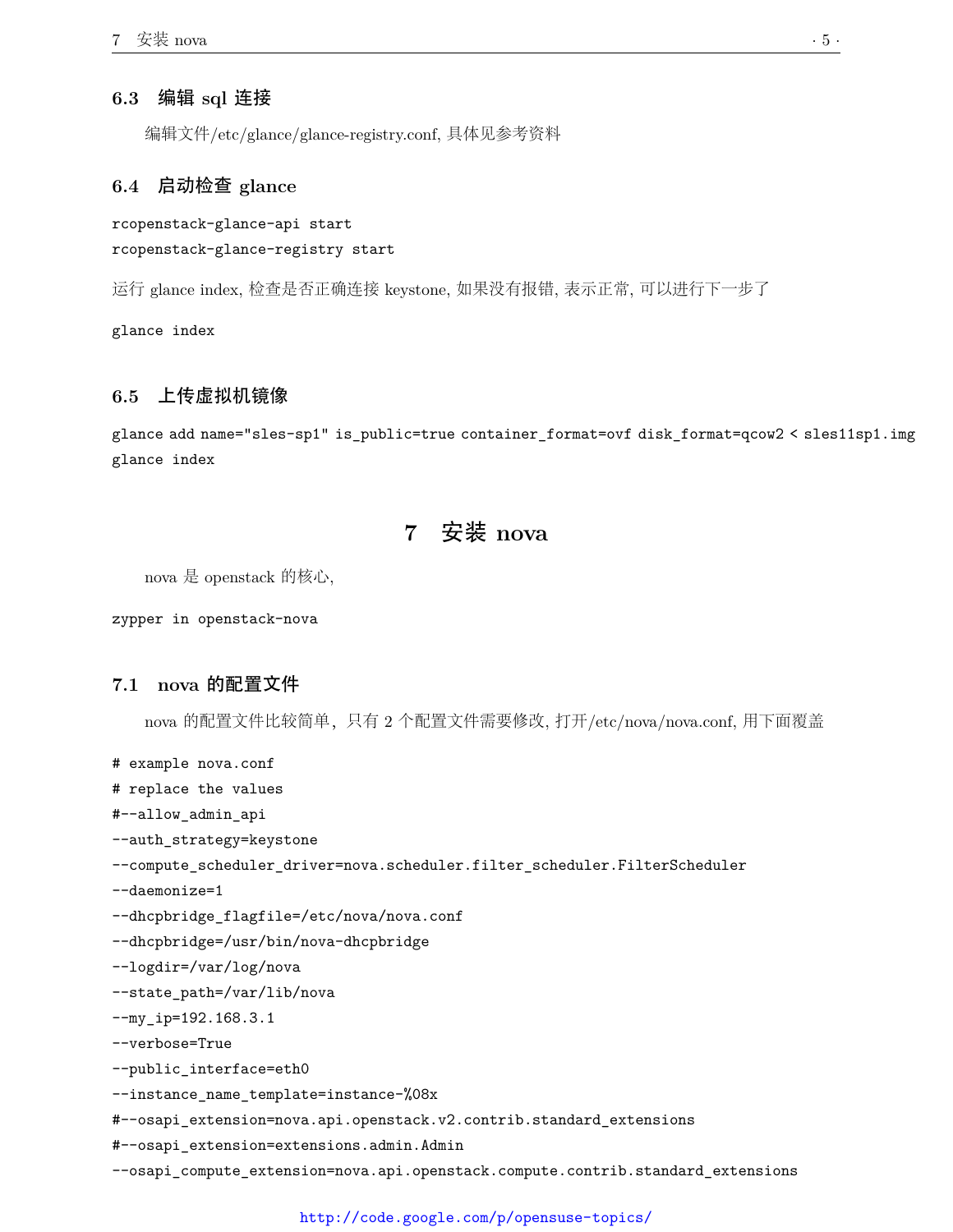```
--api_paste_config=/etc/nova/api-paste.ini
--image_service=nova.image.glance.GlanceImageService
--ec2_dmz_host=147.2.207.105
--rabbit_host=localhost
--glance_api_servers=147.2.207.105:9292
--force_dhcp_release=True
--flat_network_bridge=br0
--firewall_driver=nova.virt.libvirt.firewall.IptablesFirewallDriver
--sql_connection=mysql://root@192.168.3.1/nova
--s3_host=147.2.207.105
--s3_port=3333
--ec2_url=http://147.2.207.105:8773/services/Cloud
--network_manager=nova.network.manager.FlatDHCPManager
--fixed_range=192.168.3.0/24
--network_size=256
--connection_type=libvirt
--libvirt_type=kvm
#--bridge_interface=br0
--vnc_enabled=true
--novncproxy_base_url=http://147.2.207.105:6080/vnc_auto.html
--xvpvncproxy_base_url=http://147.2.207.105:6081/console
--vncserver_listen=0.0.0.0
--vncserver_proxyclient_address=147.2.207.105
#--multi_host=True
#--send_arp_for_ha=True
修改对应的 ip, 就可以了
```
修改文件/etc/nova/api-paste.ini, 因为 nova 也需要知道 keystone 的密码, 加入如下行

```
admin_tenant_name = admin
admin_user = admin
admin_password = suse
admin_token = suse
```

```
数据库配置见参考资料
```
### **7.2** 同步数据库,启动 **nova**

同步数据库

nova-manage db sync

建立 fixed 的 IP(相当于内网 IP)

```
nova-manage network create private --fixed range_v4=192.168.3.1/24 --bridge=br0
```
启动 nova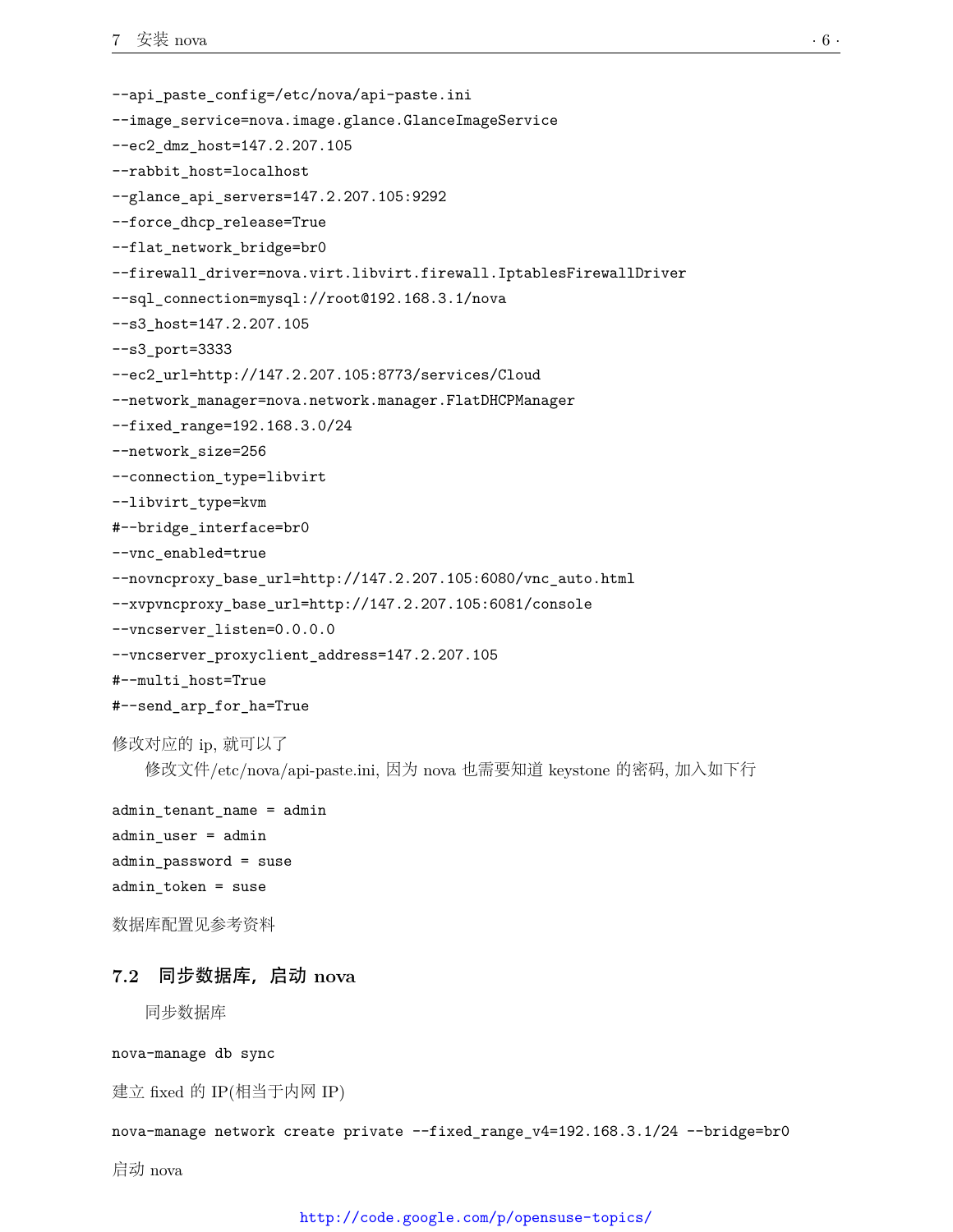```
for i in nova-cert nova-network nova-compute nova-api nova-objectstore \
    nova-scheduler nova-volume nova-consoleauth ;\
```
do \

```
rcopenstack-${i} restart; \
sleep 1; \setminus
```
done

```
检查 nova 的所有服务
```

```
openstack01:/var/lib/glance # nova-manage service list
2012-05-23 04:01:26 DEBUG nova.utils [req-d26844ba-8755-479b-b433-a3b2692ee5bf None None] backend <mo
2012-05-23 04:01:26 WARNING nova.utils [req-d26844ba-8755-479b-b433-a3b2692ee5bf None None] /usr/lib
 Pool.__init__(self, creator, **kw)
```

```
2012-05-23 04:01:26 WARNING nova.utils [req-d26844ba-8755-479b-b433-a3b2692ee5bf None None] /usr/lib
 self.add_listener(l)
```

| Binary         | Host                         | Zone | Status  | State Updated At                     |
|----------------|------------------------------|------|---------|--------------------------------------|
| nova-compute   | openstack01                  | nova | enabled | $:$ -) 2012-05-23 08:01:23           |
| nova-network   | openstack01                  | nova | enabled | $:$ -) 2012-05-23 08:01:20           |
| nova-scheduler | openstack01                  | nova | enabled | $\left(-\right)$ 2012-05-23 08:01:20 |
| nova-volume    | openstack01                  | nova | enabled | $(-)$ 2012-05-23 08:01:20            |
|                | nova-consoleauth openstack01 | nova | enabled | $(-)$ 2012-05-23 08:01:20            |
| nova-cert      | openstack01                  | nova | enabled | $:$ - $\big)$ 2012-05-23 08:01:2     |
|                |                              |      |         |                                      |

```
waring 可以忽略
```
显示所有的虚拟机

nova list

显示所以的镜像

<span id="page-6-0"></span>nova image-list

**8** 第一台虚拟机

显示可用的镜像

nova image-list

显示可以用的 flavor, flaver 表示给虚拟机分配资源的多少,如 cpu,内存等等

nova flavor-list

启动虚拟机

nova boot --flavor <ID> --image <Image-UUID> --key\_name <key-name> <vm\_name>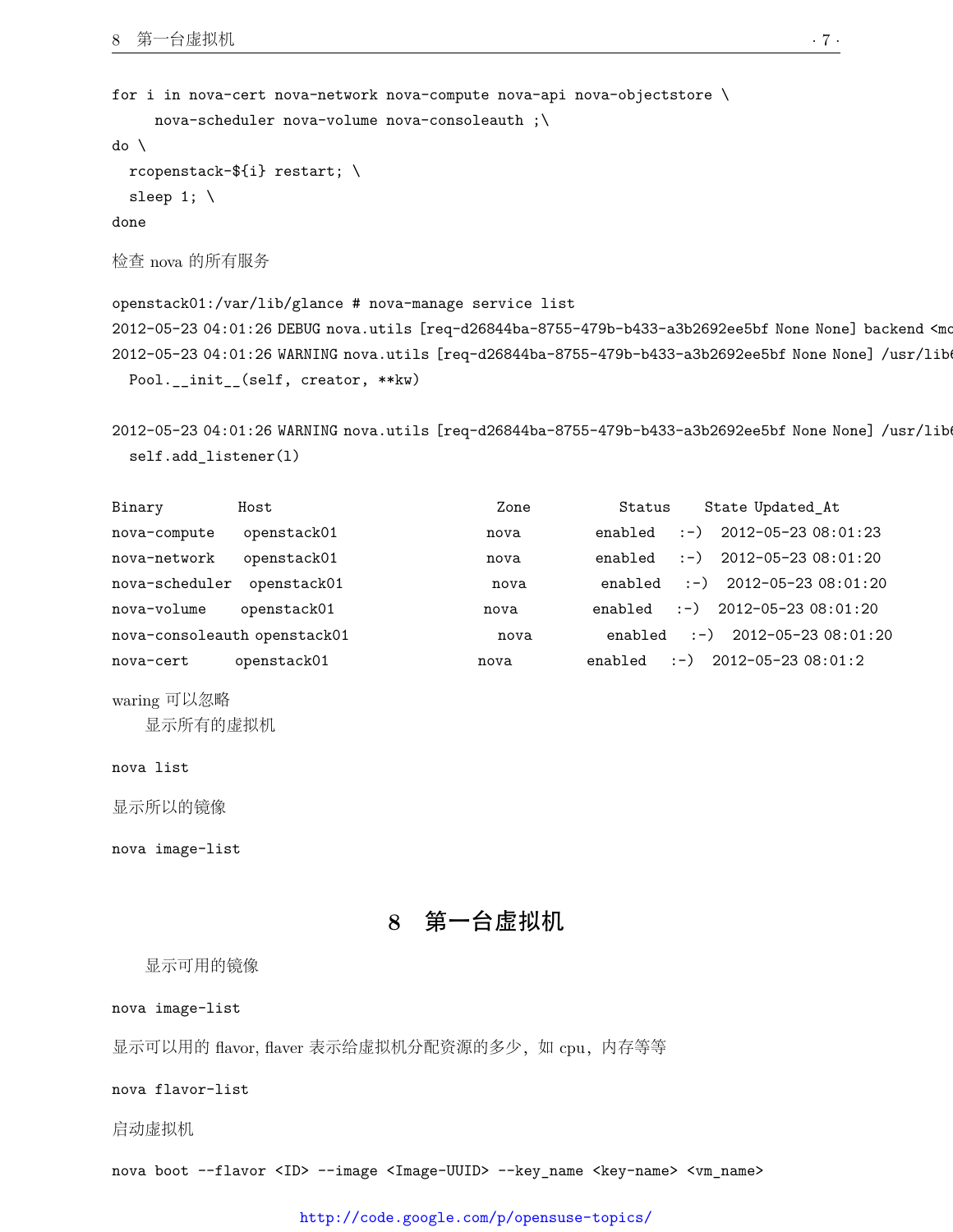, , , 填入对应值, 如我的例子

nova boot --flavor m1.tiny --image e504c1b5-da5b-42e2-bcd5-2e229175b46c --key\_name key1 sles-hello

显示虚拟机详细信息

nova show sles-hello

登录虚拟机

<span id="page-7-0"></span>ssh <sles-hello 的内网 IP>

# **9** 安装 **dashboard**

dashboard 是 openstack 的 web 管理端, 用 django 实现

<span id="page-7-1"></span>zypper in openstack-dashboard, apache2-mod\_wsgi

#### **9.1** 修改 **dashboard** 配置文件

编辑/var/lib/openstack-dashboard/openstack dashboard/local/local settings.py, 可以在这里修改 默认的数据库, 不过在非生产环境,不用修改.

同步 dashboard 数据库

#### cd /var/lib/openstack-dashboard

./manage.py syncdb

如果没有修改过配置文件,sqlite3 的数据库文件名称是 dashboard openstack.sqlite, 修改权限

<span id="page-7-2"></span>chown wwwrun:www /var/lib/openstack-dashboard/openstack\_dashboard/local/dashboard\_openstack.sqlite3

#### **9.2** 修改 **apache** 配置文件

apache 插入 wsgi 模块

#### a2enmod wsgi

在/etc/apache2/vhosts.d/下加入文件 apache-horizon.conf

#### <VirtualHost \*:80>

WSGIScriptAlias / /var/lib/openstack-dashboard/openstack\_dashboard/wsgi/django.wsgi WSGIDaemonProcess horizon user=wwwrun group=root processes=3 threads=10 home=/var/lib/openstack-d

SetEnv APACHE\_RUN\_USER wwwrun SetEnv APACHE\_RUN\_GROUP root WSGIProcessGroup horizon